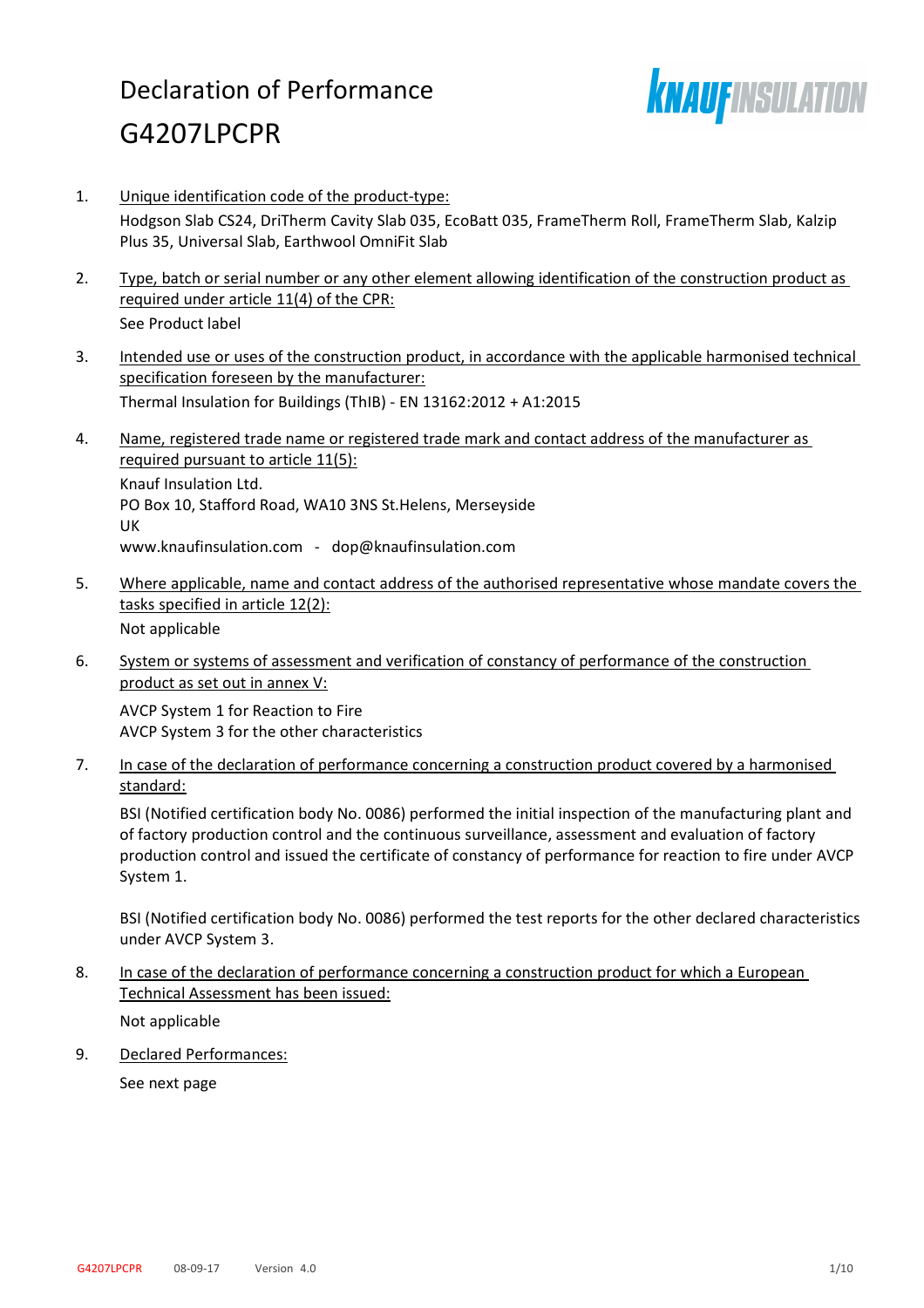## **G4207LPCPR DriTherm Cavity Slab 035**



| <b>Essential Characteristics</b>                                                 | G4207LPCPR                                                             |                          | Harmonised technical |
|----------------------------------------------------------------------------------|------------------------------------------------------------------------|--------------------------|----------------------|
|                                                                                  | Performance                                                            | DriTherm Cavity Slab 035 | standard             |
|                                                                                  |                                                                        |                          |                      |
| <b>Thermal Resistance</b>                                                        | Thermal conductivity (W/mK)                                            | 0,035                    | EN 13162:2012 +      |
|                                                                                  | <b>Thermal Resistance</b>                                              | See product label        | A1:2015              |
|                                                                                  | Thickness range (mm)                                                   | $40 - 50$                |                      |
|                                                                                  | Thickness tolerance                                                    | T <sub>4</sub>           |                      |
| Reaction to Fire                                                                 | Reaction to fire                                                       | A1                       |                      |
| Durability of reaction to fire against heat,<br>weathering, ageing / degradation | <b>Durability Characteristics</b>                                      | $NPD {a}$                |                      |
| Durability of thermal resistance against                                         | <b>Thermal Resistance</b>                                              | NPD{b}                   |                      |
| heat, weathering, ageing / degradation                                           | Thermal conductivity                                                   | <b>NPD</b>               |                      |
|                                                                                  | Durability characteristics                                             | NPD {c}                  |                      |
|                                                                                  |                                                                        |                          |                      |
| Compressive Strength                                                             | Compressive Stress / Compressive<br>Strength                           | <b>NPD</b>               |                      |
|                                                                                  | Point Load                                                             | <b>NPD</b>               |                      |
| Tensile / Flexural strength                                                      | Tensile strength perpendicular faces                                   | NPD {d}                  |                      |
|                                                                                  |                                                                        |                          |                      |
| Durability of compressive Strength against<br>ageing / degradation               | Compressive creep                                                      | <b>NPD</b>               |                      |
|                                                                                  |                                                                        |                          |                      |
|                                                                                  |                                                                        |                          |                      |
| <b>Water Permeability</b>                                                        | Short term water absorption                                            | WS                       |                      |
|                                                                                  | Long term water absorption                                             | <b>NPD</b>               |                      |
| Water vapour permeability                                                        | Water vapour transmission, water vapour<br>diffusion resistance factor | <b>NPD</b>               |                      |
|                                                                                  |                                                                        |                          |                      |
|                                                                                  |                                                                        |                          |                      |
| Impact noise transmissions index (for<br>floors)                                 | Dynamic stiffness                                                      | <b>NPD</b>               |                      |
|                                                                                  | Thickness                                                              | <b>NPD</b>               |                      |
|                                                                                  | Compressibility                                                        | <b>NPD</b>               |                      |
|                                                                                  | Air flow resistivity                                                   | <b>NPD</b>               |                      |
| Acoustic absorptions index                                                       | Sound absorption                                                       | <b>NPD</b>               |                      |
| Direct airborne sound insulation index                                           | Air flow resistivity                                                   | <b>NPD</b>               |                      |
| Release of dangerous substances to the                                           | Release of dangerous substances                                        | NPD {e}                  |                      |
| indoor environment                                                               |                                                                        |                          |                      |
| Continuous glowing combustion                                                    | Continuous glowing combustion                                          | NPD {e}                  |                      |
|                                                                                  | NPD - No performance determined                                        |                          |                      |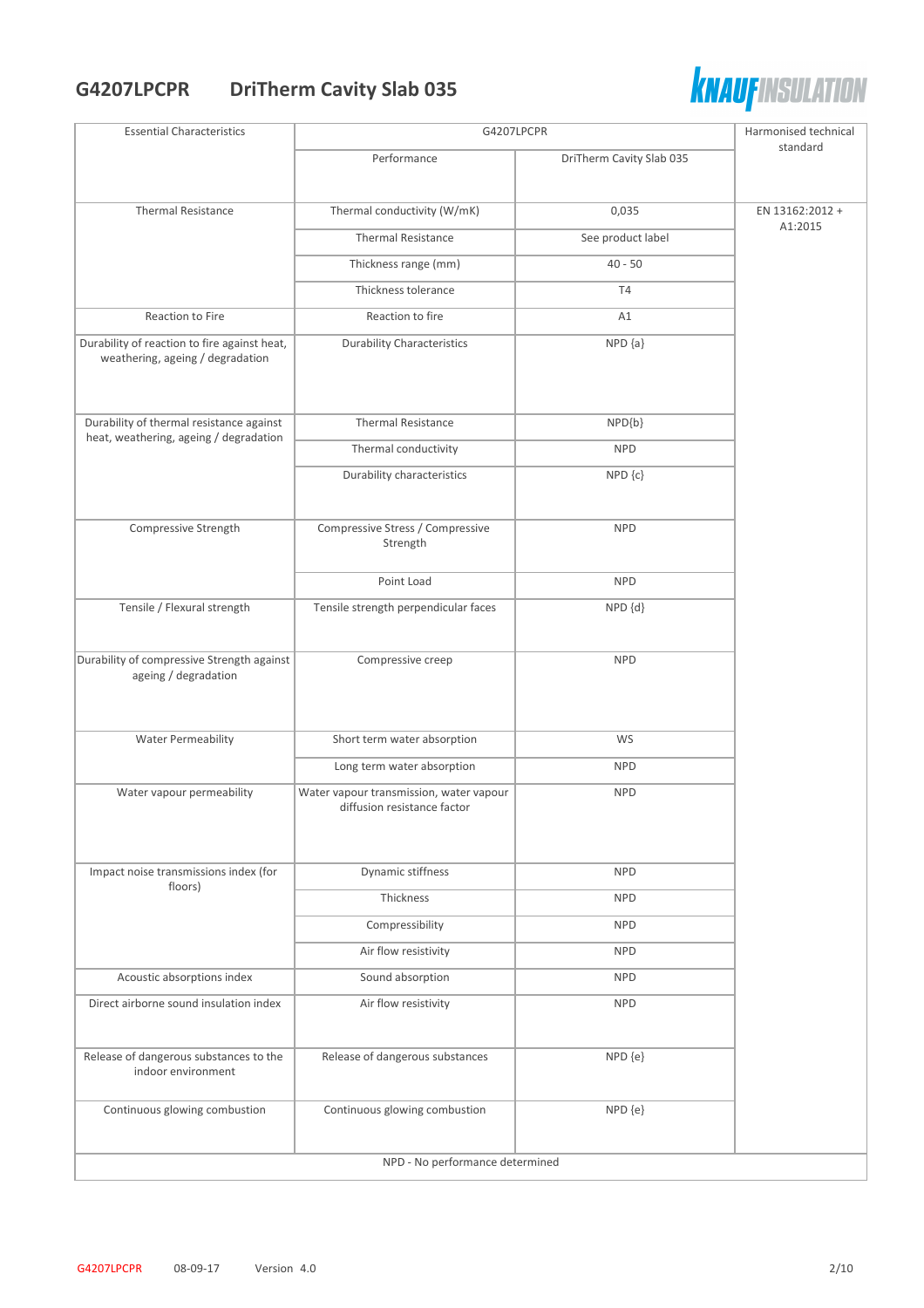#### **G4207LPCPR Earthwool OmniFit Slab**



| <b>Essential Characteristics</b>                                                 | G4207LPCPR                                                             |                        | Harmonised technical |
|----------------------------------------------------------------------------------|------------------------------------------------------------------------|------------------------|----------------------|
|                                                                                  | Performance                                                            | Earthwool OmniFit Slab | standard             |
|                                                                                  |                                                                        |                        |                      |
| <b>Thermal Resistance</b>                                                        | Thermal conductivity (W/mK)                                            | 0,035                  | EN 13162:2012 +      |
|                                                                                  | <b>Thermal Resistance</b>                                              | See product label      | A1:2015              |
|                                                                                  | Thickness range (mm)                                                   | $50 - 140$             |                      |
|                                                                                  | Thickness tolerance                                                    | T4                     |                      |
| Reaction to Fire                                                                 | Reaction to fire                                                       | A1                     |                      |
| Durability of reaction to fire against heat,<br>weathering, ageing / degradation | <b>Durability Characteristics</b>                                      | $NPD {a}$              |                      |
| Durability of thermal resistance against                                         | <b>Thermal Resistance</b>                                              | $NPD{b}$               |                      |
| heat, weathering, ageing / degradation                                           | Thermal conductivity                                                   | <b>NPD</b>             |                      |
|                                                                                  | Durability characteristics                                             | $NPD$ $\{c\}$          |                      |
| Compressive Strength                                                             | Compressive Stress / Compressive<br>Strength                           | <b>NPD</b>             |                      |
|                                                                                  | Point Load                                                             | <b>NPD</b>             |                      |
| Tensile / Flexural strength                                                      | Tensile strength perpendicular faces                                   | NPD {d}                |                      |
|                                                                                  |                                                                        |                        |                      |
| Durability of compressive Strength against<br>ageing / degradation               | Compressive creep                                                      | <b>NPD</b>             |                      |
| <b>Water Permeability</b>                                                        | Short term water absorption                                            | <b>NPD</b>             |                      |
|                                                                                  | Long term water absorption                                             | <b>NPD</b>             |                      |
| Water vapour permeability                                                        | Water vapour transmission, water vapour<br>diffusion resistance factor | <b>NPD</b>             |                      |
| Impact noise transmissions index (for                                            | Dynamic stiffness                                                      | <b>NPD</b>             |                      |
| floors)                                                                          | Thickness                                                              | <b>NPD</b>             |                      |
|                                                                                  | Compressibility                                                        | <b>NPD</b>             |                      |
|                                                                                  | Air flow resistivity                                                   | <b>NPD</b>             |                      |
| Acoustic absorptions index                                                       | Sound absorption                                                       | <b>NPD</b>             |                      |
| Direct airborne sound insulation index                                           | Air flow resistivity                                                   | <b>NPD</b>             |                      |
| Release of dangerous substances to the<br>indoor environment                     | Release of dangerous substances                                        | NPD {e}                |                      |
| Continuous glowing combustion                                                    | Continuous glowing combustion                                          | NPD {e}                |                      |
| NPD - No performance determined                                                  |                                                                        |                        |                      |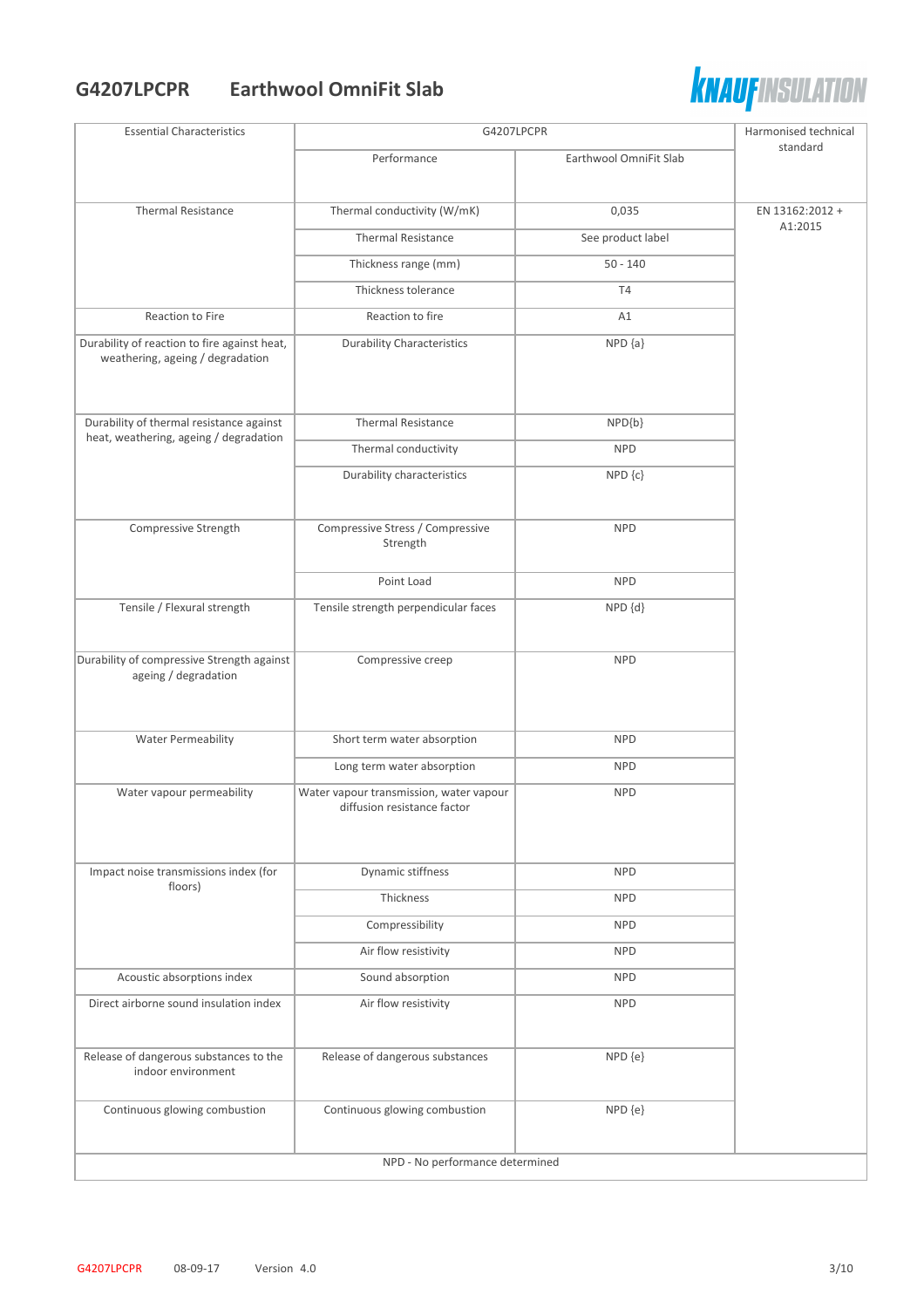#### **G4207LPCPR EcoBatt 035**



| <b>Essential Characteristics</b>                                                 | G4207LPCPR                                                             |                   | Harmonised technical |
|----------------------------------------------------------------------------------|------------------------------------------------------------------------|-------------------|----------------------|
|                                                                                  | Performance                                                            | EcoBatt 035       | standard             |
| <b>Thermal Resistance</b>                                                        | Thermal conductivity (W/mK)                                            | 0,035             | EN 13162:2012 +      |
|                                                                                  | <b>Thermal Resistance</b>                                              | See product label | A1:2015              |
|                                                                                  | Thickness range (mm)                                                   | $50 - 175$        |                      |
|                                                                                  | Thickness tolerance                                                    | T4                |                      |
| Reaction to Fire                                                                 | Reaction to fire                                                       | A1                |                      |
| Durability of reaction to fire against heat,<br>weathering, ageing / degradation | <b>Durability Characteristics</b>                                      | $NPD {a}$         |                      |
| Durability of thermal resistance against                                         | <b>Thermal Resistance</b>                                              | $NPD{b}$          |                      |
| heat, weathering, ageing / degradation                                           | Thermal conductivity                                                   | <b>NPD</b>        |                      |
|                                                                                  | Durability characteristics                                             | NPD {c}           |                      |
| Compressive Strength                                                             | Compressive Stress / Compressive<br>Strength                           | <b>NPD</b>        |                      |
|                                                                                  | Point Load                                                             | <b>NPD</b>        |                      |
| Tensile / Flexural strength                                                      | Tensile strength perpendicular faces                                   | NPD {d}           |                      |
| Durability of compressive Strength against<br>ageing / degradation               | Compressive creep                                                      | <b>NPD</b>        |                      |
| <b>Water Permeability</b>                                                        | Short term water absorption                                            | <b>NPD</b>        |                      |
|                                                                                  | Long term water absorption                                             | <b>NPD</b>        |                      |
| Water vapour permeability                                                        | Water vapour transmission, water vapour<br>diffusion resistance factor | <b>NPD</b>        |                      |
| Impact noise transmissions index (for                                            | Dynamic stiffness                                                      | <b>NPD</b>        |                      |
| floors)                                                                          | Thickness                                                              | <b>NPD</b>        |                      |
|                                                                                  | Compressibility                                                        | <b>NPD</b>        |                      |
|                                                                                  | Air flow resistivity                                                   | <b>NPD</b>        |                      |
| Acoustic absorptions index                                                       | Sound absorption                                                       | <b>NPD</b>        |                      |
| Direct airborne sound insulation index                                           | Air flow resistivity                                                   | <b>NPD</b>        |                      |
| Release of dangerous substances to the<br>indoor environment                     | Release of dangerous substances                                        | NPD {e}           |                      |
| Continuous glowing combustion                                                    | Continuous glowing combustion                                          | NPD {e}           |                      |
| NPD - No performance determined                                                  |                                                                        |                   |                      |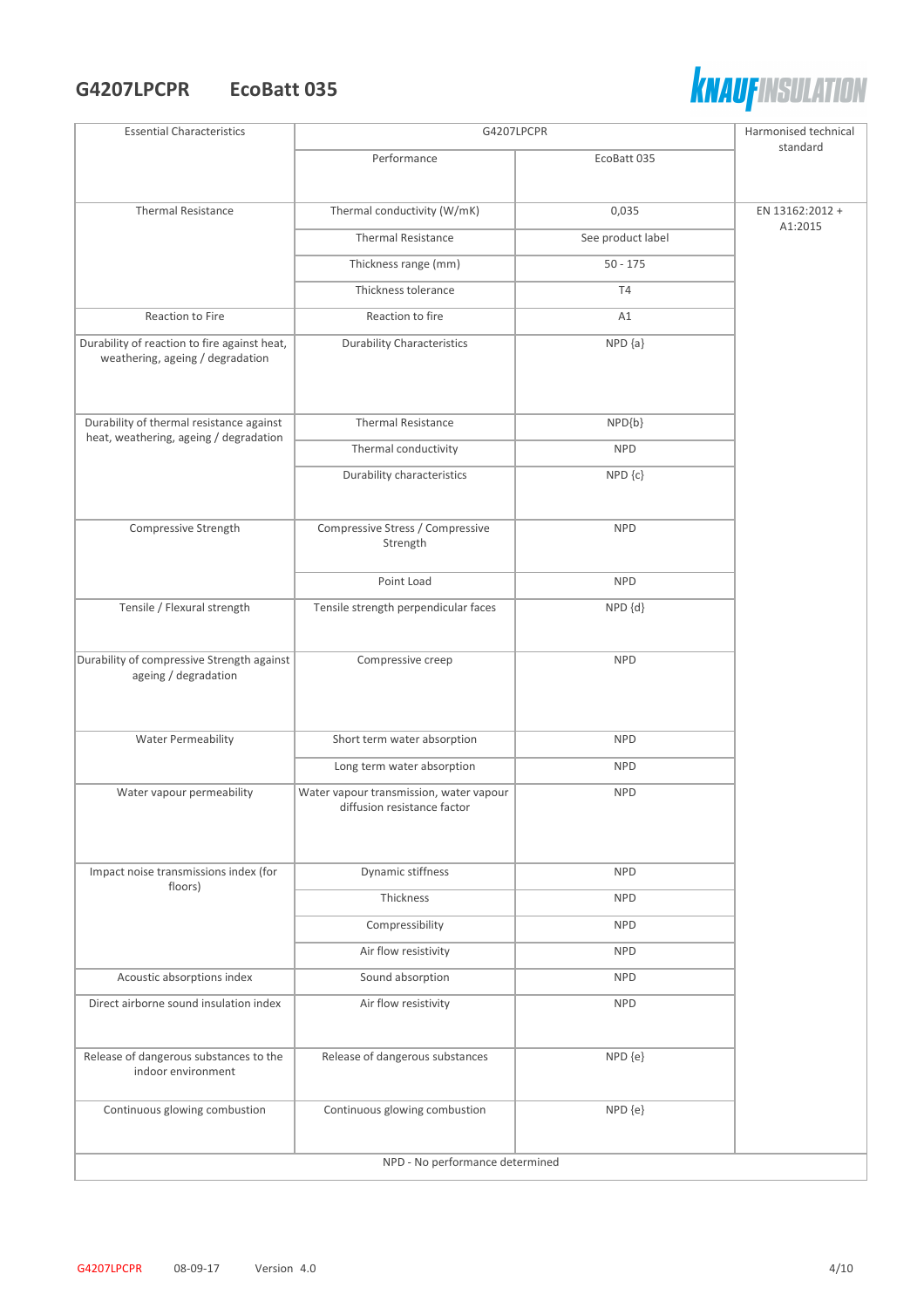#### **G4207LPCPR FrameTherm Roll**



| <b>Essential Characteristics</b>                                                 | G4207LPCPR                                                             |                   | Harmonised technical       |
|----------------------------------------------------------------------------------|------------------------------------------------------------------------|-------------------|----------------------------|
|                                                                                  | Performance                                                            | FrameTherm Roll   | standard                   |
|                                                                                  |                                                                        |                   |                            |
| <b>Thermal Resistance</b>                                                        | Thermal conductivity (W/mK)                                            | 0,035             | EN 13162:2012 +<br>A1:2015 |
|                                                                                  | <b>Thermal Resistance</b>                                              | See product label |                            |
|                                                                                  | Thickness range (mm)                                                   | $90 - 140$        |                            |
|                                                                                  | Thickness tolerance                                                    | T <sub>2</sub>    |                            |
| Reaction to Fire                                                                 | Reaction to fire                                                       | A1                |                            |
| Durability of reaction to fire against heat,<br>weathering, ageing / degradation | <b>Durability Characteristics</b>                                      | $NPD {a}$         |                            |
| Durability of thermal resistance against                                         | <b>Thermal Resistance</b>                                              | NPD{b}            |                            |
| heat, weathering, ageing / degradation                                           | Thermal conductivity                                                   | <b>NPD</b>        |                            |
|                                                                                  | Durability characteristics                                             | NPD {c}           |                            |
|                                                                                  |                                                                        |                   |                            |
| Compressive Strength                                                             | Compressive Stress / Compressive<br>Strength                           | <b>NPD</b>        |                            |
|                                                                                  | Point Load                                                             | <b>NPD</b>        |                            |
| Tensile / Flexural strength                                                      | Tensile strength perpendicular faces                                   | NPD {d}           |                            |
|                                                                                  |                                                                        |                   |                            |
| Durability of compressive Strength against<br>ageing / degradation               | Compressive creep                                                      | <b>NPD</b>        |                            |
|                                                                                  |                                                                        |                   |                            |
|                                                                                  |                                                                        |                   |                            |
| <b>Water Permeability</b>                                                        | Short term water absorption                                            | WS                |                            |
|                                                                                  | Long term water absorption                                             | <b>NPD</b>        |                            |
| Water vapour permeability                                                        | Water vapour transmission, water vapour<br>diffusion resistance factor | <b>NPD</b>        |                            |
|                                                                                  |                                                                        |                   |                            |
|                                                                                  |                                                                        |                   |                            |
| Impact noise transmissions index (for<br>floors)                                 | Dynamic stiffness                                                      | <b>NPD</b>        |                            |
|                                                                                  | Thickness                                                              | <b>NPD</b>        |                            |
|                                                                                  | Compressibility                                                        | <b>NPD</b>        |                            |
|                                                                                  | Air flow resistivity                                                   | <b>NPD</b>        |                            |
| Acoustic absorptions index                                                       | Sound absorption                                                       | <b>NPD</b>        |                            |
| Direct airborne sound insulation index                                           | Air flow resistivity                                                   | <b>NPD</b>        |                            |
|                                                                                  |                                                                        |                   |                            |
| Release of dangerous substances to the<br>indoor environment                     | Release of dangerous substances                                        | NPD {e}           |                            |
| Continuous glowing combustion                                                    | Continuous glowing combustion                                          | NPD {e}           |                            |
|                                                                                  | NPD - No performance determined                                        |                   |                            |
|                                                                                  |                                                                        |                   |                            |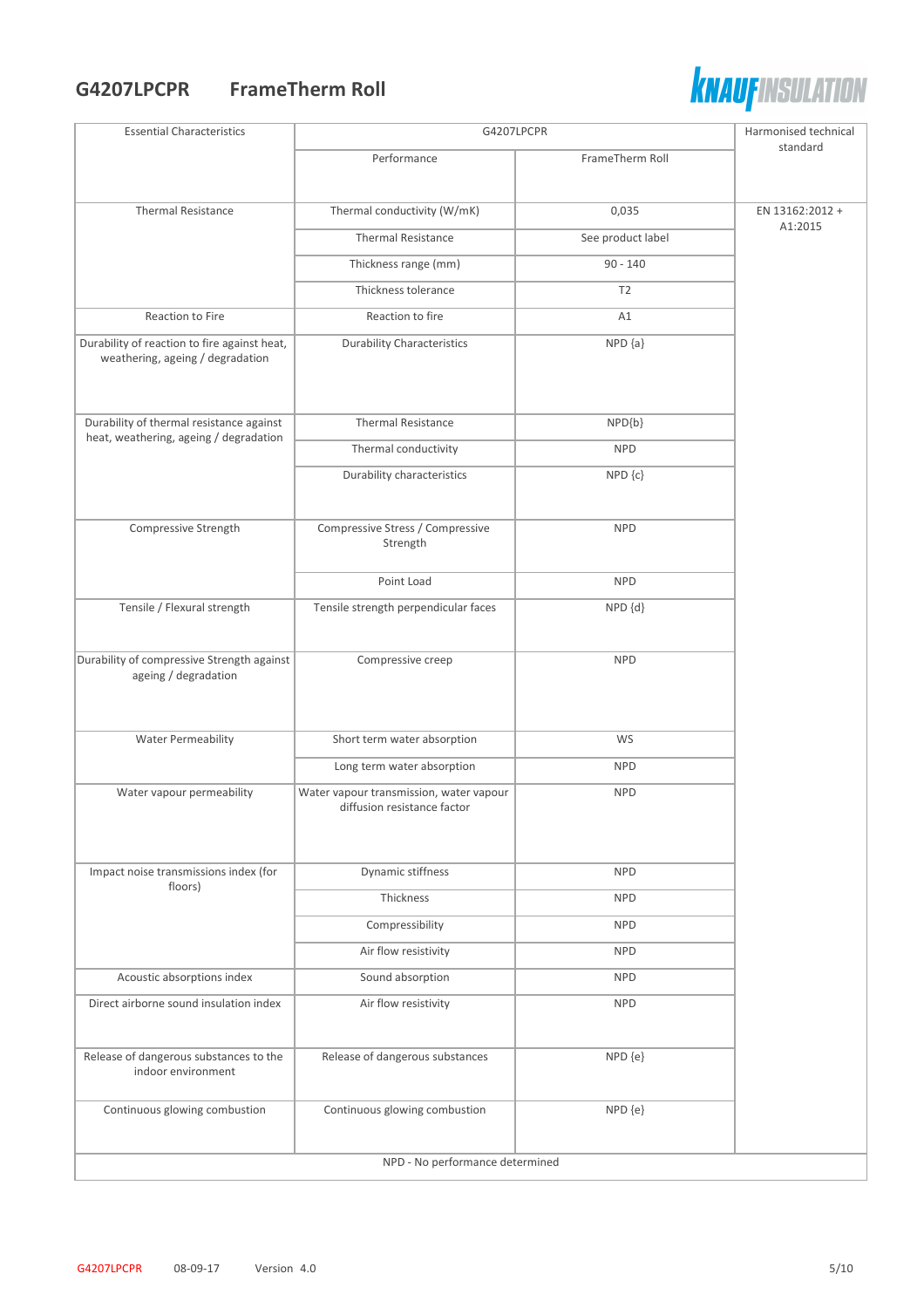#### **G4207LPCPR FrameTherm Slab**



| <b>Essential Characteristics</b>                                                 | G4207LPCPR                                                             |                   | Harmonised technical |
|----------------------------------------------------------------------------------|------------------------------------------------------------------------|-------------------|----------------------|
|                                                                                  | Performance                                                            | FrameTherm Slab   | standard             |
|                                                                                  |                                                                        |                   |                      |
| <b>Thermal Resistance</b>                                                        | Thermal conductivity (W/mK)                                            | 0,035             | EN 13162:2012 +      |
|                                                                                  | <b>Thermal Resistance</b>                                              | See product label | A1:2015              |
|                                                                                  | Thickness range (mm)                                                   | $90 - 140$        |                      |
|                                                                                  | Thickness tolerance                                                    | <b>T4</b>         |                      |
| Reaction to Fire                                                                 | Reaction to fire                                                       | A1                |                      |
| Durability of reaction to fire against heat,<br>weathering, ageing / degradation | <b>Durability Characteristics</b>                                      | $NPD {a}$         |                      |
| Durability of thermal resistance against                                         | <b>Thermal Resistance</b>                                              | $NPD{b}$          |                      |
| heat, weathering, ageing / degradation                                           | Thermal conductivity                                                   | <b>NPD</b>        |                      |
|                                                                                  | Durability characteristics                                             | NPD {c}           |                      |
|                                                                                  |                                                                        |                   |                      |
| Compressive Strength                                                             | Compressive Stress / Compressive<br>Strength                           | <b>NPD</b>        |                      |
|                                                                                  | Point Load                                                             | <b>NPD</b>        |                      |
| Tensile / Flexural strength                                                      | Tensile strength perpendicular faces                                   | NPD {d}           |                      |
| Durability of compressive Strength against<br>ageing / degradation               | Compressive creep                                                      | <b>NPD</b>        |                      |
| <b>Water Permeability</b>                                                        | Short term water absorption                                            | <b>NPD</b>        |                      |
|                                                                                  | Long term water absorption                                             | <b>NPD</b>        |                      |
| Water vapour permeability                                                        | Water vapour transmission, water vapour<br>diffusion resistance factor | <b>NPD</b>        |                      |
| Impact noise transmissions index (for                                            | Dynamic stiffness                                                      | <b>NPD</b>        |                      |
| floors)                                                                          | Thickness                                                              | <b>NPD</b>        |                      |
|                                                                                  | Compressibility                                                        | <b>NPD</b>        |                      |
|                                                                                  | Air flow resistivity                                                   | <b>NPD</b>        |                      |
| Acoustic absorptions index                                                       | Sound absorption                                                       | <b>NPD</b>        |                      |
| Direct airborne sound insulation index                                           | Air flow resistivity                                                   | <b>NPD</b>        |                      |
|                                                                                  |                                                                        |                   |                      |
| Release of dangerous substances to the<br>indoor environment                     | Release of dangerous substances                                        | NPD {e}           |                      |
| Continuous glowing combustion                                                    | Continuous glowing combustion                                          | NPD {e}           |                      |
| NPD - No performance determined                                                  |                                                                        |                   |                      |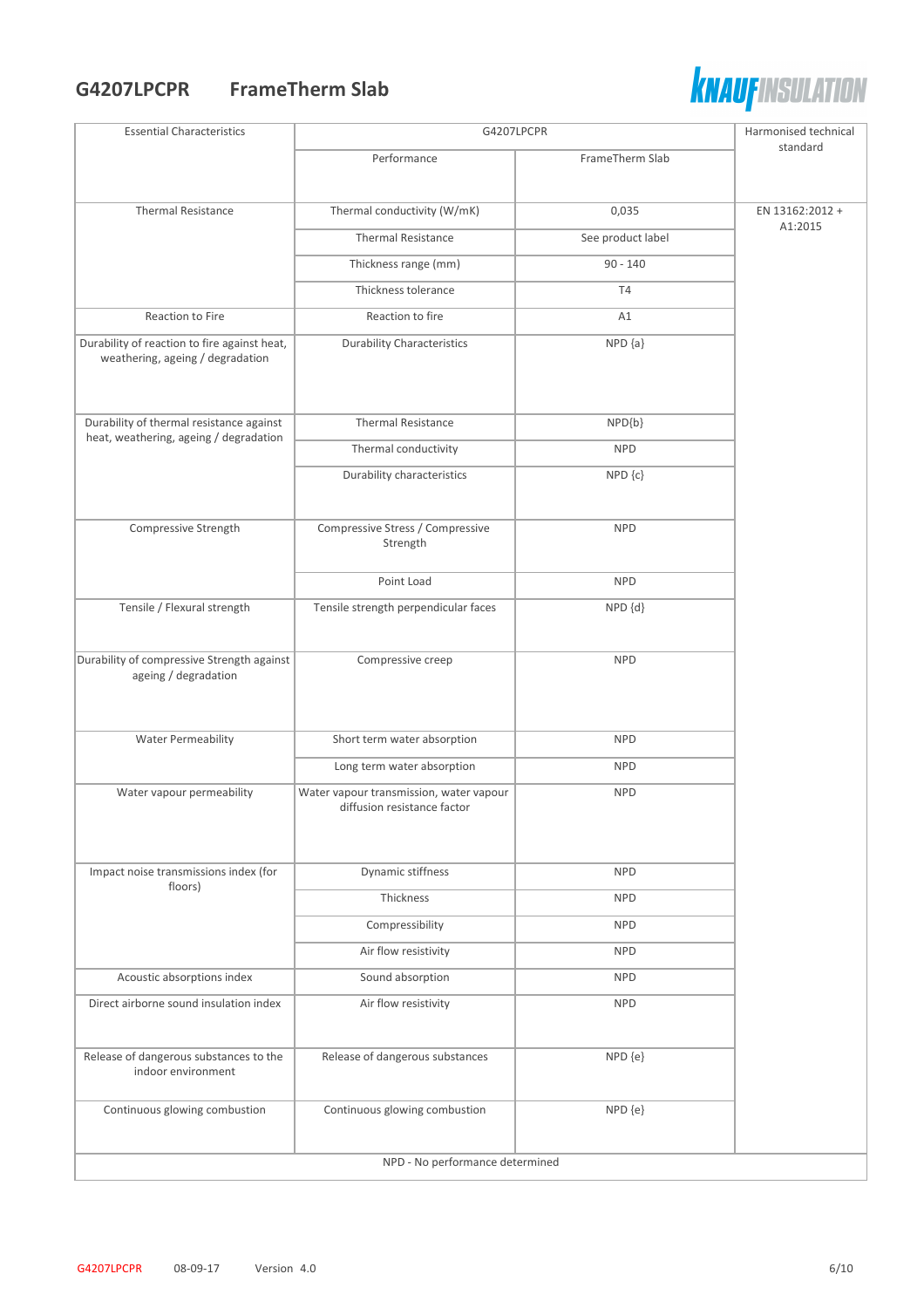# **G4207LPCPR Hodgson Slab CS24**



| <b>Essential Characteristics</b>                                                 | G4207LPCPR                                                             |                   | Harmonised technical |
|----------------------------------------------------------------------------------|------------------------------------------------------------------------|-------------------|----------------------|
|                                                                                  | Performance                                                            | Hodgson Slab CS24 | standard             |
|                                                                                  |                                                                        |                   |                      |
| <b>Thermal Resistance</b>                                                        | Thermal conductivity (W/mK)                                            | 0,035             | EN 13162:2012 +      |
|                                                                                  | <b>Thermal Resistance</b>                                              | See product label | A1:2015              |
|                                                                                  | Thickness range (mm)                                                   | 100               |                      |
|                                                                                  | Thickness tolerance                                                    | <b>T4</b>         |                      |
| Reaction to Fire                                                                 | Reaction to fire                                                       | A1                |                      |
| Durability of reaction to fire against heat,<br>weathering, ageing / degradation | <b>Durability Characteristics</b>                                      | $NPD {a}$         |                      |
| Durability of thermal resistance against                                         | <b>Thermal Resistance</b>                                              | $NPD{b}$          |                      |
| heat, weathering, ageing / degradation                                           | Thermal conductivity                                                   | <b>NPD</b>        |                      |
|                                                                                  | Durability characteristics                                             | $NPD$ $\{c\}$     |                      |
| Compressive Strength                                                             | Compressive Stress / Compressive<br>Strength                           | <b>NPD</b>        |                      |
|                                                                                  | Point Load                                                             | <b>NPD</b>        |                      |
| Tensile / Flexural strength                                                      | Tensile strength perpendicular faces                                   | NPD {d}           |                      |
| Durability of compressive Strength against<br>ageing / degradation               | Compressive creep                                                      | <b>NPD</b>        |                      |
| <b>Water Permeability</b>                                                        | Short term water absorption                                            | <b>NPD</b>        |                      |
|                                                                                  | Long term water absorption                                             | <b>NPD</b>        |                      |
| Water vapour permeability                                                        | Water vapour transmission, water vapour<br>diffusion resistance factor | <b>NPD</b>        |                      |
| Impact noise transmissions index (for<br>floors)                                 | Dynamic stiffness                                                      | <b>NPD</b>        |                      |
|                                                                                  | Thickness                                                              | <b>NPD</b>        |                      |
|                                                                                  | Compressibility                                                        | <b>NPD</b>        |                      |
|                                                                                  | Air flow resistivity                                                   | <b>NPD</b>        |                      |
| Acoustic absorptions index                                                       | Sound absorption                                                       | <b>NPD</b>        |                      |
| Direct airborne sound insulation index                                           | Air flow resistivity                                                   | <b>NPD</b>        |                      |
| Release of dangerous substances to the<br>indoor environment                     | Release of dangerous substances                                        | NPD {e}           |                      |
| Continuous glowing combustion                                                    | Continuous glowing combustion                                          | NPD {e}           |                      |
|                                                                                  | NPD - No performance determined                                        |                   |                      |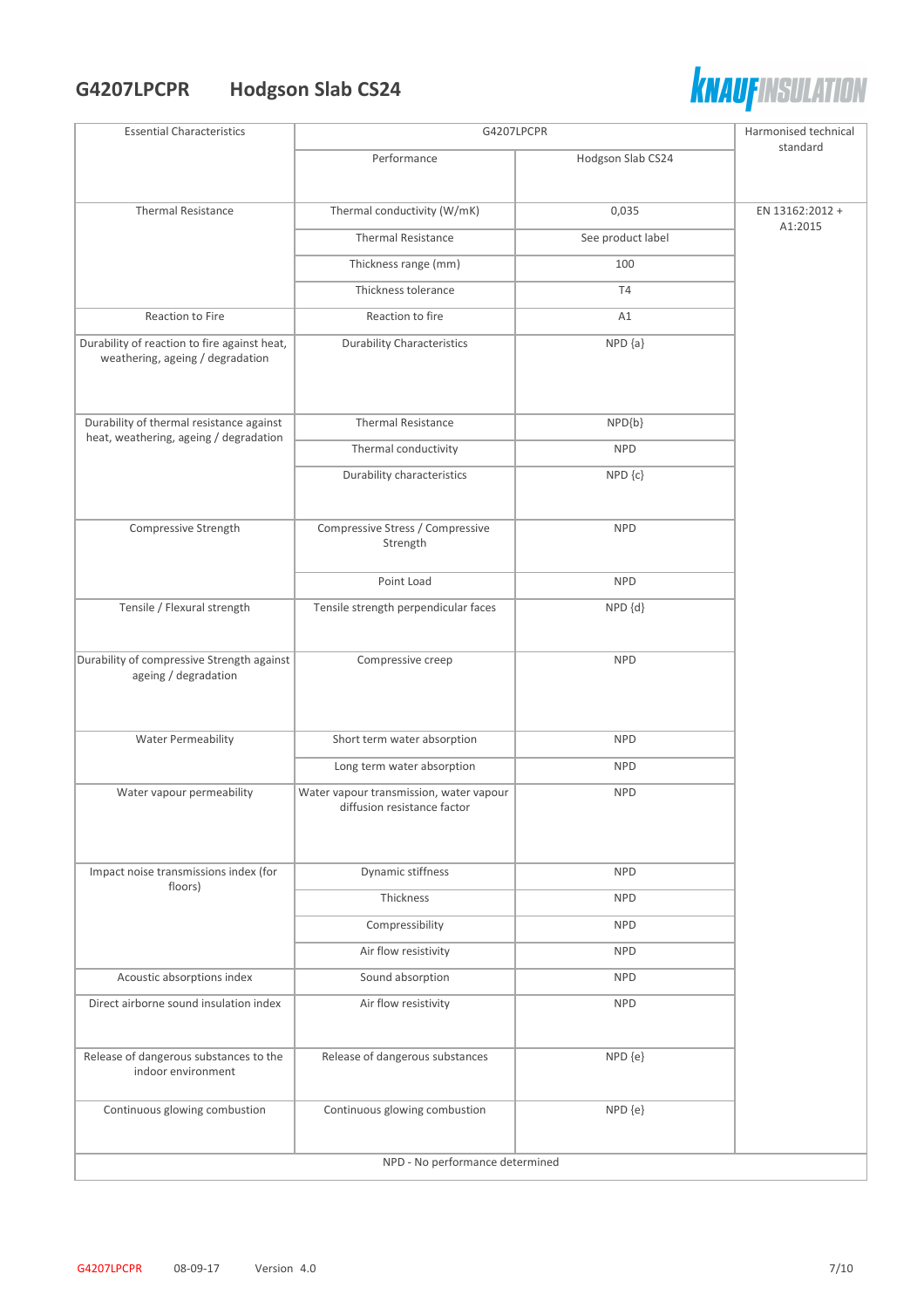## **G4207LPCPR Kalzip Plus 35**



| <b>Essential Characteristics</b>                                                 | G4207LPCPR                                                             |                   | Harmonised technical       |
|----------------------------------------------------------------------------------|------------------------------------------------------------------------|-------------------|----------------------------|
|                                                                                  | Performance                                                            | Kalzip Plus 35    | standard                   |
|                                                                                  |                                                                        |                   |                            |
| <b>Thermal Resistance</b>                                                        | Thermal conductivity (W/mK)                                            | 0,035             | EN 13162:2012 +<br>A1:2015 |
|                                                                                  | <b>Thermal Resistance</b>                                              | See product label |                            |
|                                                                                  | Thickness range (mm)                                                   | $80 - 140$        |                            |
|                                                                                  | Thickness tolerance                                                    | T1                |                            |
| Reaction to Fire                                                                 | Reaction to fire                                                       | A1                |                            |
| Durability of reaction to fire against heat,<br>weathering, ageing / degradation | <b>Durability Characteristics</b>                                      | $NPD {a}$         |                            |
| Durability of thermal resistance against                                         | <b>Thermal Resistance</b>                                              | $NPD{b}$          |                            |
| heat, weathering, ageing / degradation                                           | Thermal conductivity                                                   | <b>NPD</b>        |                            |
|                                                                                  | Durability characteristics                                             | NPD {c}           |                            |
|                                                                                  |                                                                        |                   |                            |
| Compressive Strength                                                             | Compressive Stress / Compressive<br>Strength                           | <b>NPD</b>        |                            |
|                                                                                  | Point Load                                                             | <b>NPD</b>        |                            |
| Tensile / Flexural strength                                                      | Tensile strength perpendicular faces                                   | NPD {d}           |                            |
| Durability of compressive Strength against<br>ageing / degradation               | Compressive creep                                                      | <b>NPD</b>        |                            |
| <b>Water Permeability</b>                                                        | Short term water absorption                                            | <b>NPD</b>        |                            |
|                                                                                  | Long term water absorption                                             | <b>NPD</b>        |                            |
| Water vapour permeability                                                        | Water vapour transmission, water vapour<br>diffusion resistance factor | <b>NPD</b>        |                            |
| Impact noise transmissions index (for                                            | Dynamic stiffness                                                      | <b>NPD</b>        |                            |
| floors)                                                                          | Thickness                                                              | <b>NPD</b>        |                            |
|                                                                                  | Compressibility                                                        | <b>NPD</b>        |                            |
|                                                                                  | Air flow resistivity                                                   | <b>NPD</b>        |                            |
| Acoustic absorptions index                                                       | Sound absorption                                                       | <b>NPD</b>        |                            |
| Direct airborne sound insulation index                                           | Air flow resistivity                                                   | <b>NPD</b>        |                            |
| Release of dangerous substances to the<br>indoor environment                     | Release of dangerous substances                                        | NPD {e}           |                            |
| Continuous glowing combustion                                                    | Continuous glowing combustion                                          | NPD {e}           |                            |
| NPD - No performance determined                                                  |                                                                        |                   |                            |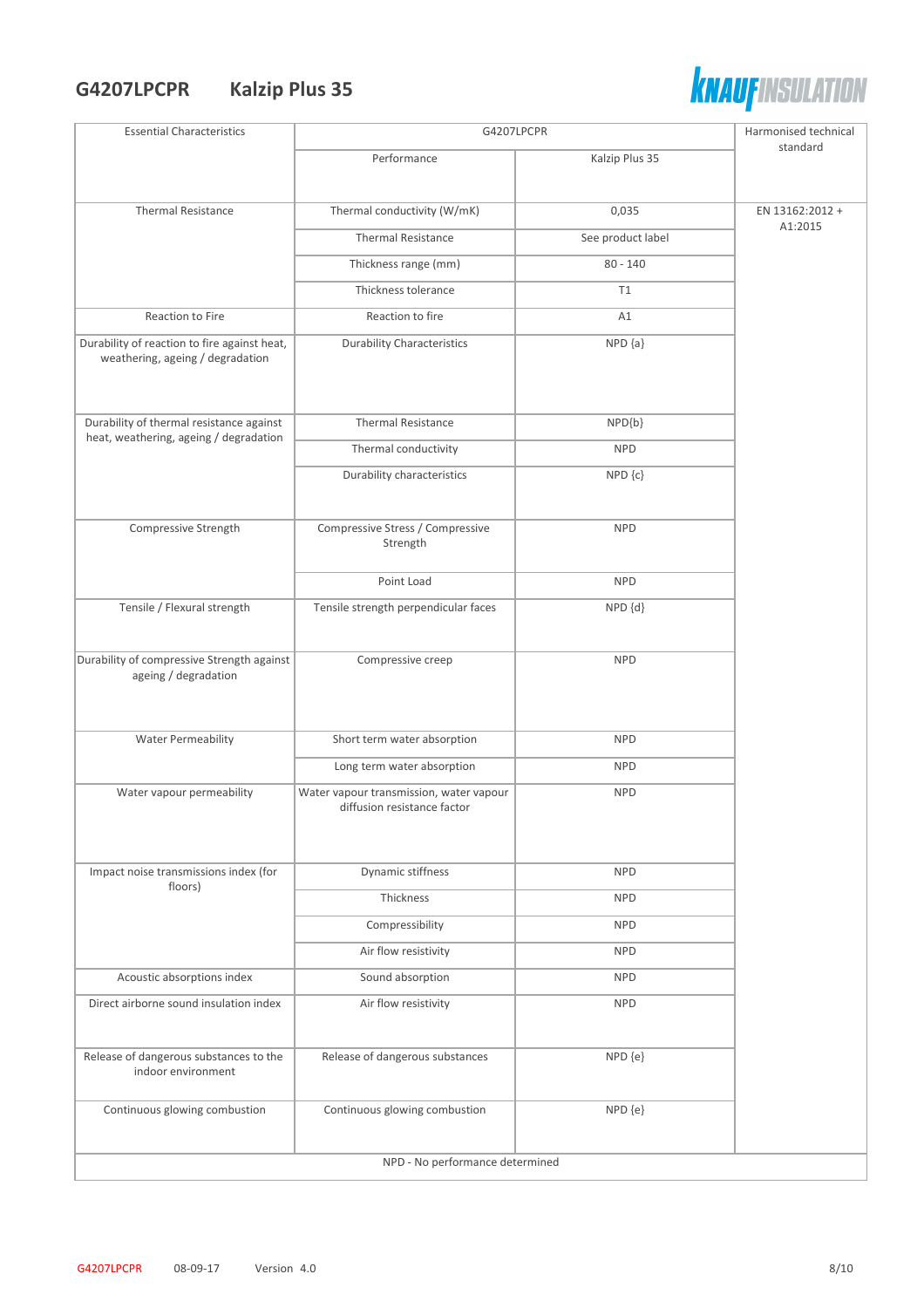#### **G4207LPCPR Universal Slab**



| <b>Essential Characteristics</b>                                                 | G4207LPCPR                                                             |                   | Harmonised technical       |
|----------------------------------------------------------------------------------|------------------------------------------------------------------------|-------------------|----------------------------|
|                                                                                  | Performance                                                            | Universal Slab    | standard                   |
|                                                                                  |                                                                        |                   |                            |
| <b>Thermal Resistance</b>                                                        | Thermal conductivity (W/mK)                                            | 0,035             | EN 13162:2012 +<br>A1:2015 |
|                                                                                  | <b>Thermal Resistance</b>                                              | See product label |                            |
|                                                                                  | Thickness range (mm)                                                   | $50 - 100$        |                            |
|                                                                                  | Thickness tolerance                                                    | <b>T4</b>         |                            |
| Reaction to Fire                                                                 | Reaction to fire                                                       | A1                |                            |
| Durability of reaction to fire against heat,<br>weathering, ageing / degradation | <b>Durability Characteristics</b>                                      | $NPD {a}$         |                            |
| Durability of thermal resistance against                                         | <b>Thermal Resistance</b>                                              | NPD{b}            |                            |
| heat, weathering, ageing / degradation                                           | Thermal conductivity                                                   | <b>NPD</b>        |                            |
|                                                                                  | Durability characteristics                                             | NPD {c}           |                            |
|                                                                                  |                                                                        |                   |                            |
| Compressive Strength                                                             | Compressive Stress / Compressive<br>Strength                           | <b>NPD</b>        |                            |
|                                                                                  | Point Load                                                             | <b>NPD</b>        |                            |
| Tensile / Flexural strength                                                      | Tensile strength perpendicular faces                                   | NPD {d}           |                            |
|                                                                                  |                                                                        |                   |                            |
| Durability of compressive Strength against<br>ageing / degradation               | Compressive creep                                                      | <b>NPD</b>        |                            |
|                                                                                  |                                                                        |                   |                            |
|                                                                                  |                                                                        |                   |                            |
| Water Permeability                                                               | Short term water absorption                                            | <b>NPD</b>        |                            |
|                                                                                  | Long term water absorption                                             | <b>NPD</b>        |                            |
| Water vapour permeability                                                        | Water vapour transmission, water vapour<br>diffusion resistance factor | <b>NPD</b>        |                            |
|                                                                                  |                                                                        |                   |                            |
|                                                                                  |                                                                        |                   |                            |
| Impact noise transmissions index (for                                            | Dynamic stiffness                                                      | <b>NPD</b>        |                            |
| floors)                                                                          | Thickness                                                              | <b>NPD</b>        |                            |
|                                                                                  | Compressibility                                                        | <b>NPD</b>        |                            |
|                                                                                  | Air flow resistivity                                                   | <b>NPD</b>        |                            |
| Acoustic absorptions index                                                       | Sound absorption                                                       | <b>NPD</b>        |                            |
| Direct airborne sound insulation index                                           | Air flow resistivity                                                   | <b>NPD</b>        |                            |
| Release of dangerous substances to the                                           | Release of dangerous substances                                        | NPD {e}           |                            |
| indoor environment                                                               |                                                                        |                   |                            |
| Continuous glowing combustion                                                    | Continuous glowing combustion                                          | NPD {e}           |                            |
|                                                                                  | NPD - No performance determined                                        |                   |                            |
|                                                                                  |                                                                        |                   |                            |